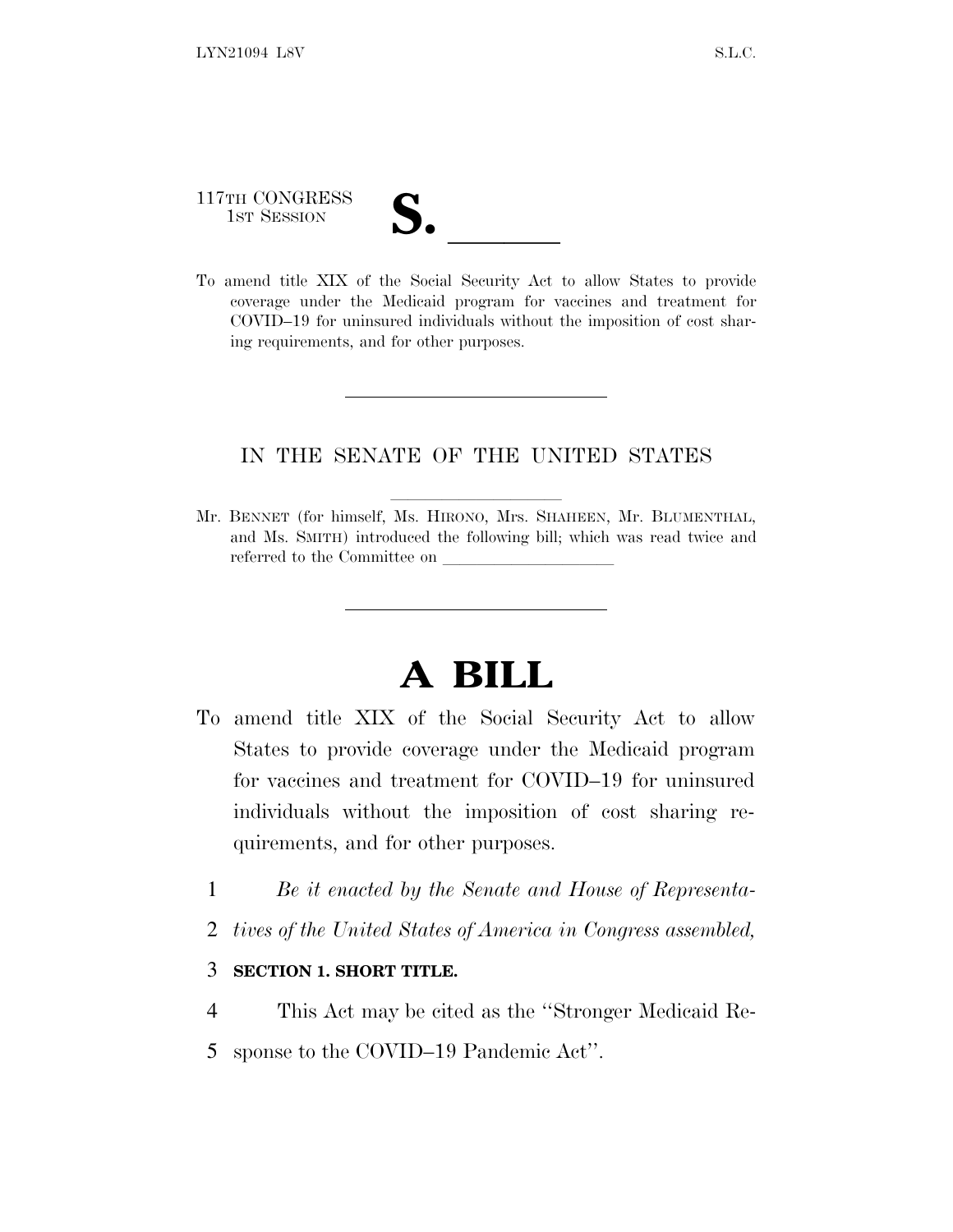## **SEC. 2. OPTIONAL COVERAGE AT NO COST SHARING OF COVID–19 TREATMENT AND VACCINES UNDER MEDICAID FOR UNINSURED INDIVIDUALS.**

4 (a) IN GENERAL.—Section  $1902(a)(10)$  of the Social Security Act (42 U.S.C. 1396a(a)(10) is amended, in the matter following subparagraph (G), by striking ''and any 7 visit described in section  $1916(a)(2)(G)$ " and inserting the following: '', any COVID–19 vaccine that is administered during any such portion (and the administration of such vaccine), any item or service, including drugs approved or authorized under section 505 or 564 of the Federal Food, Drug, and Cosmetic Act, that is furnished during any such portion for the treatment or prevention of COVID–19 (which shall include, in the case of an individual who is diagnosed with or presumed to have COVID–19, during the period such individual is infected (or presumed in- fected) with COVID–19, the treatment or prevention of a condition that may complicate the treatment of COVID– 19) or the treatment or prevention of a COVID–19-related condition that follows a COVID–19 infection, and any 21 services described in section  $1916(a)(2)(G)$ ".

22 (b) DEFINITION OF UNINSURED INDIVIDUAL.—

 (1) IN GENERAL.—Subsection (ss) of section 1902 of the Social Security Act (42 U.S.C. 1396a) is amended to read as follows: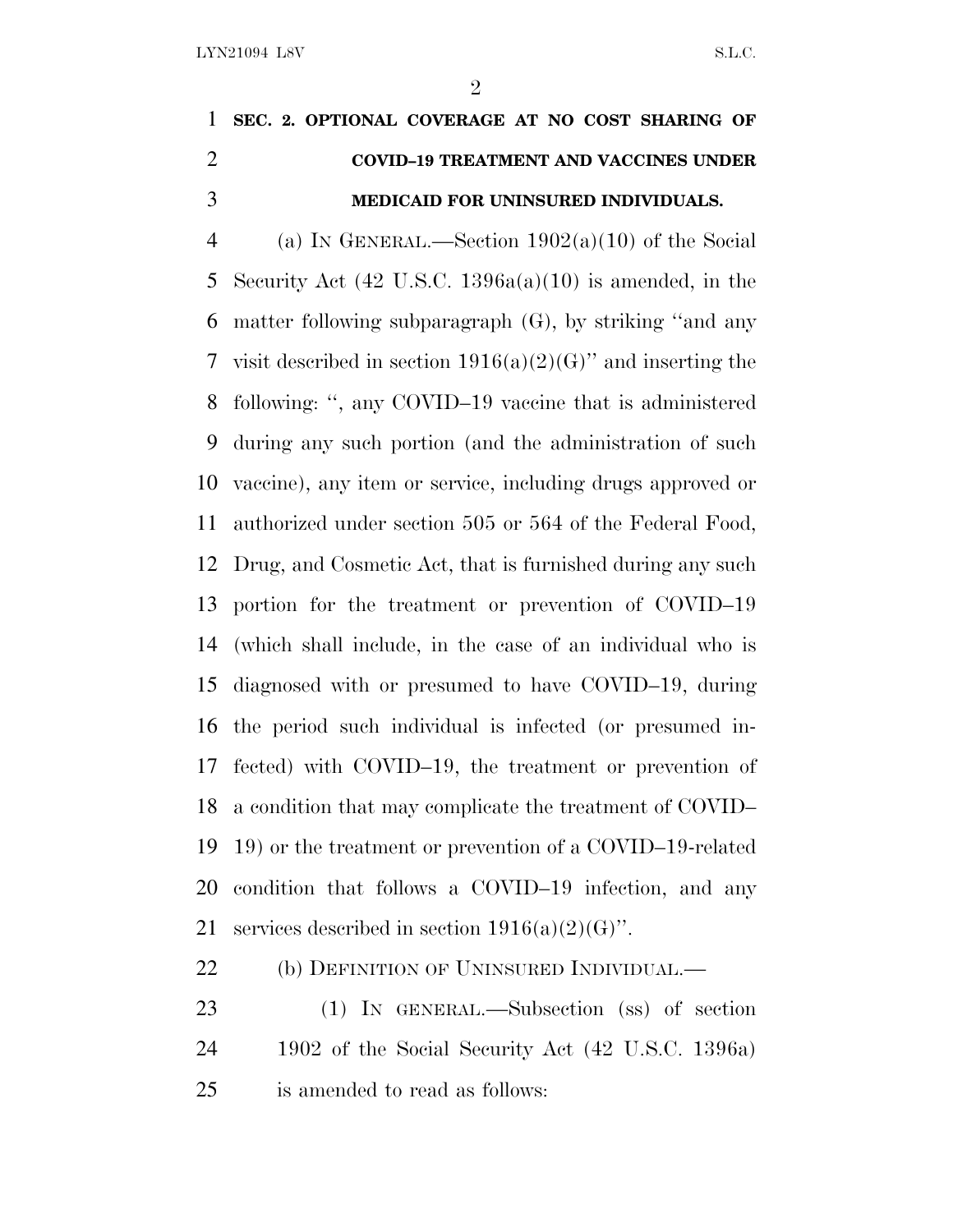''(ss) UNINSURED INDIVIDUAL DEFINED.—For pur- poses of this section, the term 'uninsured individual' means, notwithstanding any other provision of this title, any individual who is not covered by minimum essential 5 coverage (as defined in section  $5000A(f)(1)$  of the Internal Revenue Code of 1986).''.

 (2) EFFECTIVE DATE.—The amendment made by paragraph (1) shall take effect and apply as if in- cluded in the enactment of the Families First Coronavirus Response Act (Public Law 116–127).

 (c) CLARIFICATION REGARDING EMERGENCY SERV- ICES FOR CERTAIN INDIVIDUALS.—For purposes of apply-13 ing section  $1903(v)(2)(A)$  of the Social Security Act (42) 14 U.S.C.  $1396b(v)(2)(A)$ , the care and services described in such section shall include the following:

 (1) In vitro diagnostic products (as defined in section 809.3(a) of title 21, Code of Federal Regula-18 tions), and the administration of such products.

 (2) A COVID–19 vaccine (and the administra-20 tion of such vaccine).

 (3) Any item or service that is furnished for the 22 treatment or prevention of COVID–19 or a condition 23 that may complicate the treatment of COVID–19, the treatment or prevention of a COVID–19-related condition that follows a COVID–19 infection, and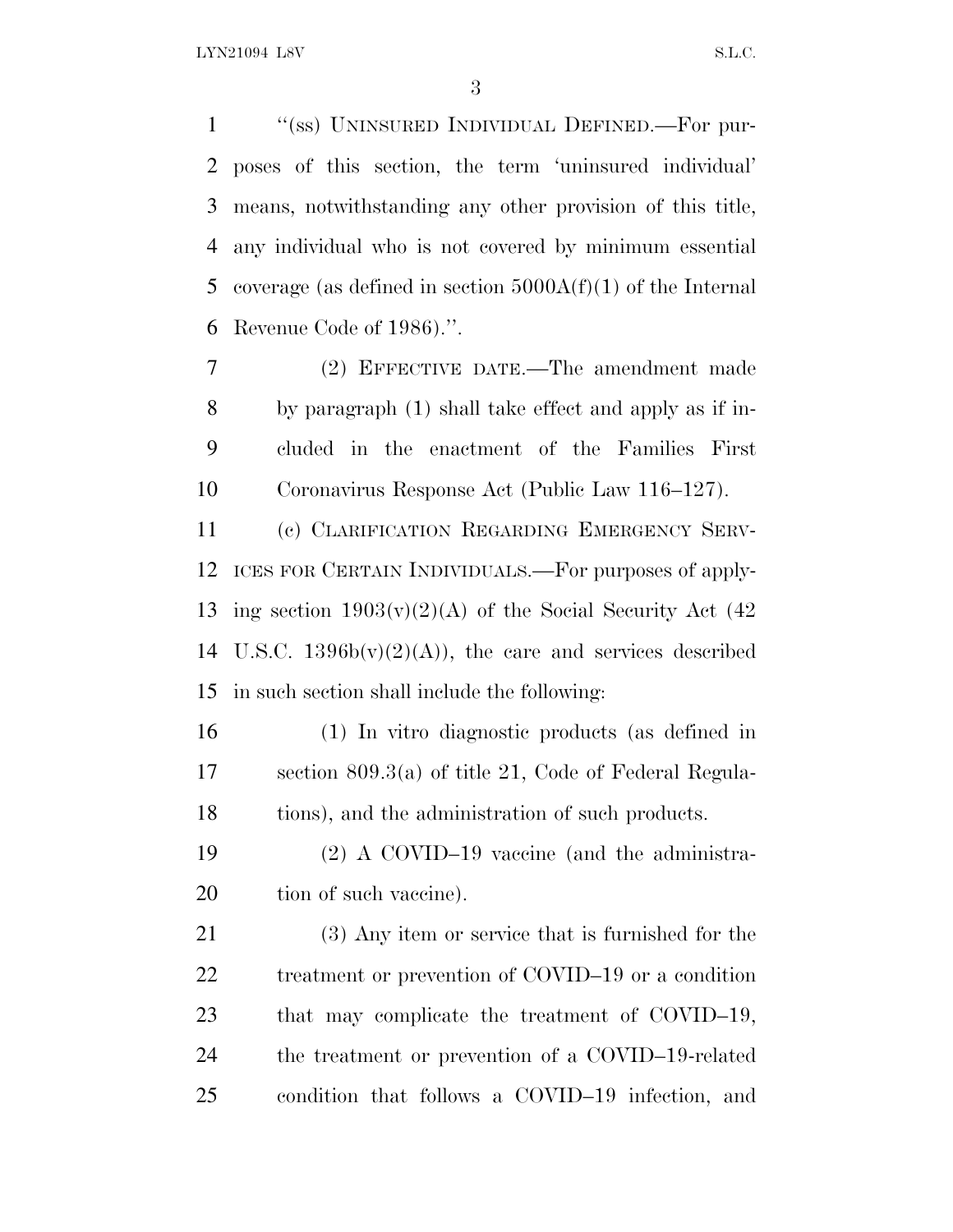LYN21094 L8V S.L.C.

1 any service described in section  $1916(a)(2)(G)$  of 2 such Act  $(42 \text{ U.S.C. } 1396o(a)(2)(G)).$ 

 (d) EMERGENCY MEDICAID FOR INDIVIDUALS WITH SUSPECTED COVID–19 INFECTIONS.—For purposes of 5 applying section  $1903(v)(3)$  of the Social Security Act (42) 6 U.S.C.  $1396b(v)(3)$ , the term "emergency medical condi- tion'' (as defined in such section) shall include, with re- spect to an individual, any concern that the individual may have contracted COVID–19.

 (e) TREATMENT OF ASSISTANCE AND SERVICES PRO-VIDED.—Beginning on the date of enactment of this Act—

 (1) the value of assistance or services provided to any person under a program with respect to which a coronavirus response law establishes or ex- pands eligibility or benefits shall not be considered income or resources; and

 (2)(A) any medical coverage or services pro- vided to an individual under subsection (v) of section 1903 of the Social Security Act (42 U.S.C. 1396b) shall be considered treatment for an emergency med- ical condition (as defined in subsection (v)(3) of such section) for any purpose under any Federal, State, or local law, including law relating to tax-ation, welfare, and public assistance programs; and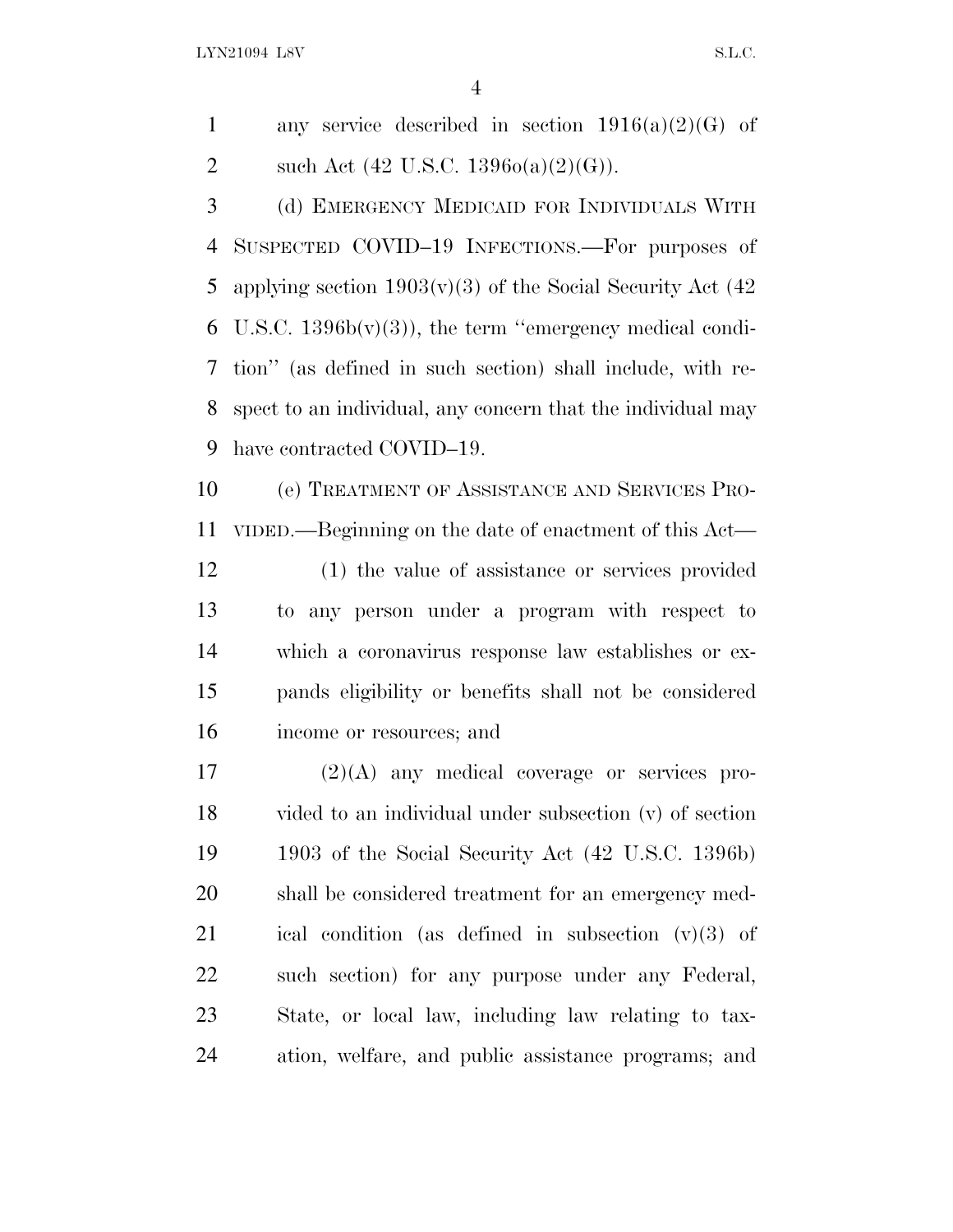| $\mathbf{1}$   | (B) a participating State or political subdivision      |
|----------------|---------------------------------------------------------|
| $\overline{2}$ | of a State shall not decrease any assistance other-     |
| 3              | wise provided to an individual because of the receipt   |
| $\overline{4}$ | of benefits under the Social Security Act (42 U.S.C.    |
| 5              | $301$ et seq.).                                         |
| 6              | (f) OTHER DEFINITIONS.—In this section:                 |
| 7              | CORONAVIRUS PUBLIC HEALTH<br>(1)<br>EMER-               |
| 8              | GENCY.—The term "coronavirus public health emer-        |
| 9              | gency" means—                                           |
| 10             | (A) an emergency involving Federal pri-                 |
| 11             | mary responsibility determined to exist by the          |
| 12             | President under section $501(b)$ of the Robert T.       |
| 13             | Stafford Disaster Relief and Emergency Assist-          |
| 14             | ance Act $(42 \text{ U.S.C. } 5191(b))$ with respect to |
| 15             | COVID-19 or any other coronavirus with pan-             |
| 16             | demic potential;                                        |
| 17             | (B) an emergency declared by a Federal                  |
| 18             | official with respect to coronavirus (as defined        |
| 19             | in section 506 of the Coronavirus Preparedness          |
| 20             | and Response Supplemental Appropriations                |
| 21             | Act, 2020 (Public Law 116-123));                        |
| 22             | (C) a national emergency declared by the                |
| 23             | President under the National Emergencies Act            |
| 24             |                                                         |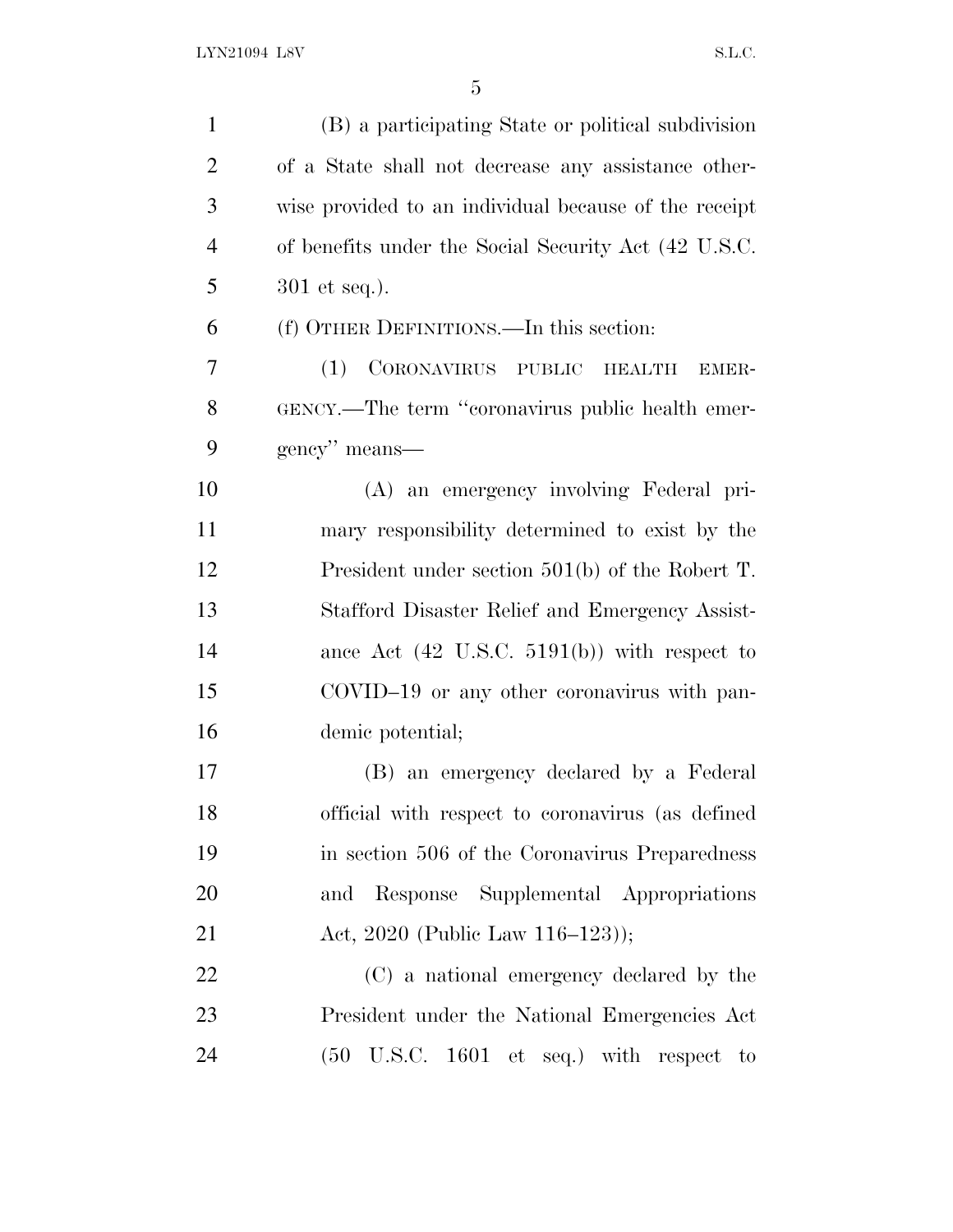| $\mathbf{1}$   | COVID-19 or any other coronavirus with pan-               |
|----------------|-----------------------------------------------------------|
| $\overline{2}$ | demic potential; and                                      |
| 3              | (D) a public health emergency declared by                 |
| $\overline{4}$ | the Secretary of Health and Human Services                |
| 5              | pursuant to section 319 of the Public Health              |
| 6              | Service Act $(42 \text{ U.S.C. } 247(d))$ with respect to |
| 7              | COVID-19 or any other coronavirus with pan-               |
| 8              | demic potential.                                          |
| 9              | (2) CORONAVIRUS RESPONSE LAW.—The term                    |
| 10             | "coronavirus response law" means—                         |
| 11             | (A) the Coronavirus Preparedness and Re-                  |
| 12             | sponse Supplemental Appropriations Act, 2020              |
| 13             | (Public Law 116–123);                                     |
| 14             | (B) the Families First Coronavirus Re-                    |
| 15             | sponse Act (Public Law $116-127$ );                       |
| 16             | (C) the Coronavirus Aid, Relief, and Eco-                 |
| 17             | nomic Security Act (Public Law 116–136);                  |
| 18             | (D) the Paycheck Protection Program and                   |
| 19             | Health Care Enhancement Act (Public Law                   |
| 20             | $116 - 139$ ;                                             |
| 21             | (E) the Consolidated Appropriations Act,                  |
| 22             | $2021$ (Public Law 116–260); and                          |
| 23             | (F) any other law that appropriates or oth-               |
| 24             | erwise<br>makes available<br>funds, establishes,          |
| 25             | amends, or expands a program, or authorizes               |